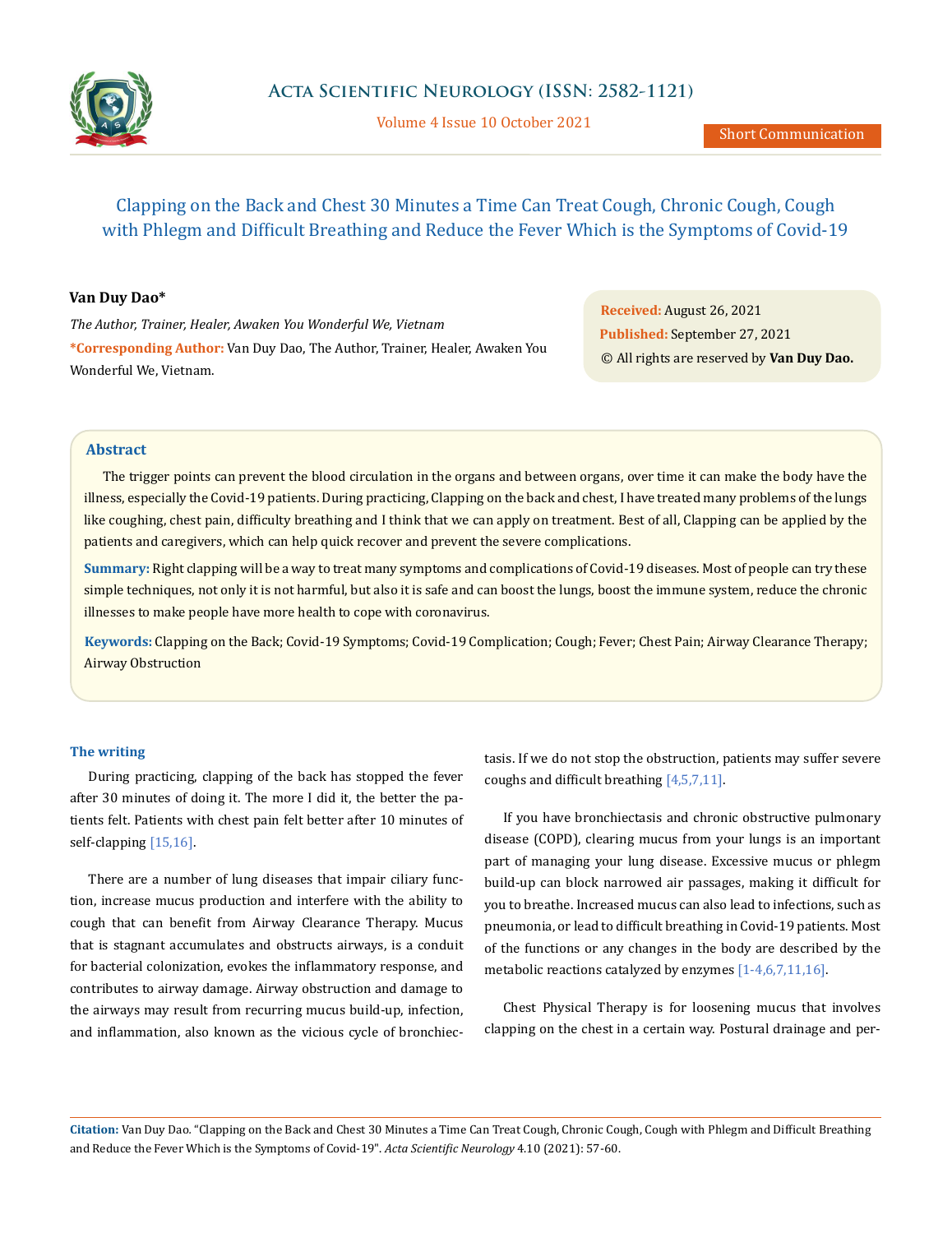cussion use gravity and percussion (clapping on the chest and/or back) to loosen the thick, sticky mucus in the lungs so it can be removed by coughing. Unclogging the airways is key to keeping the lungs healthy. In Practicing, this also can reduce the fever, and stop the recurrence of the fever. Furthermore, the author sees that the patients and caregivers of the patients can do this regularly can stop the flu symptoms, and Covid-19 symptoms [5-7,12,14,15].

Finding and removing trigger points in the lungs by comfortable clapping or punching. Physicians always clapping the back of patients who have lungs diseases. Before clapping we can use a hairdryer to warm up the back. The vital role of good blood circulations: blood carries in the nutrition and carries out the poisons, carries in the substances of metabolism and carries out the products of metabolism, the blood also carries the lymphocyte to treat the illness and heal the failure cells. This is the reason why some kind of medicine to treat high blood pressure that effect of contraction and expending of blood vessel cause the side effect of coughing [5,7,14- 16].

Airway clearance therapy utilizes physical or mechanical means of percussion and vibration to mobilize mucus and phlegm to facilitate airway clearing by coughing. Breathing techniques, gravity-assisted postural drainage, manual chest physical therapy, and mechanical oscillation devices can be used to produce a cough or cough-like effect. Early diagnosis and implementation of airway clearance can reduce morbidity and mortality. Coughing is a reflex of the lungs to expel the poisons and wastes in the lungs, by clapping for a long time, we can help the lungs to clear all the poisons. When the airway is clear, the cough, chronic cough will stop [10-12,14,16].

Punching or clapping on the back can remove the trigger points in the lungs so that we can clean the airway and stop the coughing. All kinds of coughing, even the coughing caused by side effects of hypertension medications. Right clapping or right punching that does not make patients feel pain or roughness but has an impact on the vibrations of inner organs, vibrations of the cells, vessels,... can clear the ways, tubes, vessels that are inside the organs or connecting organs. This will make a great impact on health if we do it to the right degree. That is why the right nutrition and regular physical exercises are the best advice for patients with all kinds of diseases. Nutrition just gives energy to the body. The exercises just mobilize the cells, expansion of the vessels, and make the whole body more.

Removing trigger points in the lungs. If the patients do it by themselves, they can use hands or rubber hammers to punch on the back or punch the back against the wall. The caregivers can do for them. You may feel like this is similar to postural drainage, no, this may be better. The postural drainage technique makes patients feel lots of roughness on the back but does not make the lungs vibrate much. Covering the back and the chest with a towel, then punching on the back will make the whole lungs vibrate, this will make patients breathe easier. Do this to the right degree can be seen as a massage for the lungs to boost the health of the lungs [5,7,10,12,14-16]. The steps to remove the obstructions in the lungs:

• Covering the back with a small blanket, will protect the skin after a long time of clapping, and also make the forces of clapping go deeper in the lungs and the muscle.

• Quickly and slightly punch/clap on the upper back, if there are places that the patients feel hurt, pain, breathlessness, causing the coughing or feel comfortable these are the trigger points that can make the lungs ill or pneumonitis.

The trigger points I usually find are on the bottom of the lungs. We can remove these trigger points in the lungs by continuous punching on the site of trigger points for about 30 minutes each time. By asking the feeling of the patients and the sound during punching on the back we can know whether or not the trigger points have been removed?

We can do it on all areas of the upper back and the chest.

• Continuous doing these several days can remove all the forgotten trigger points in the lungs.

#### **Results**

- Most patients with chronic coughing have been treated after 3 to 5 days.
- 30 minutes clapping can reduce the fever substantially, even it can cut the reoccurrence of the fever.
- Patients with difficult breathing have breath easier after 10 minutes, the more clapping, the better they felt.

**Citation:** Van Duy Dao*.* "Clapping on the Back and Chest 30 Minutes a Time Can Treat Cough, Chronic Cough, Cough with Phlegm and Difficult Breathing and Reduce the Fever Which is the Symptoms of Covid-19". *Acta Scientific Neurology* 4.10 (2021): 57-60.

58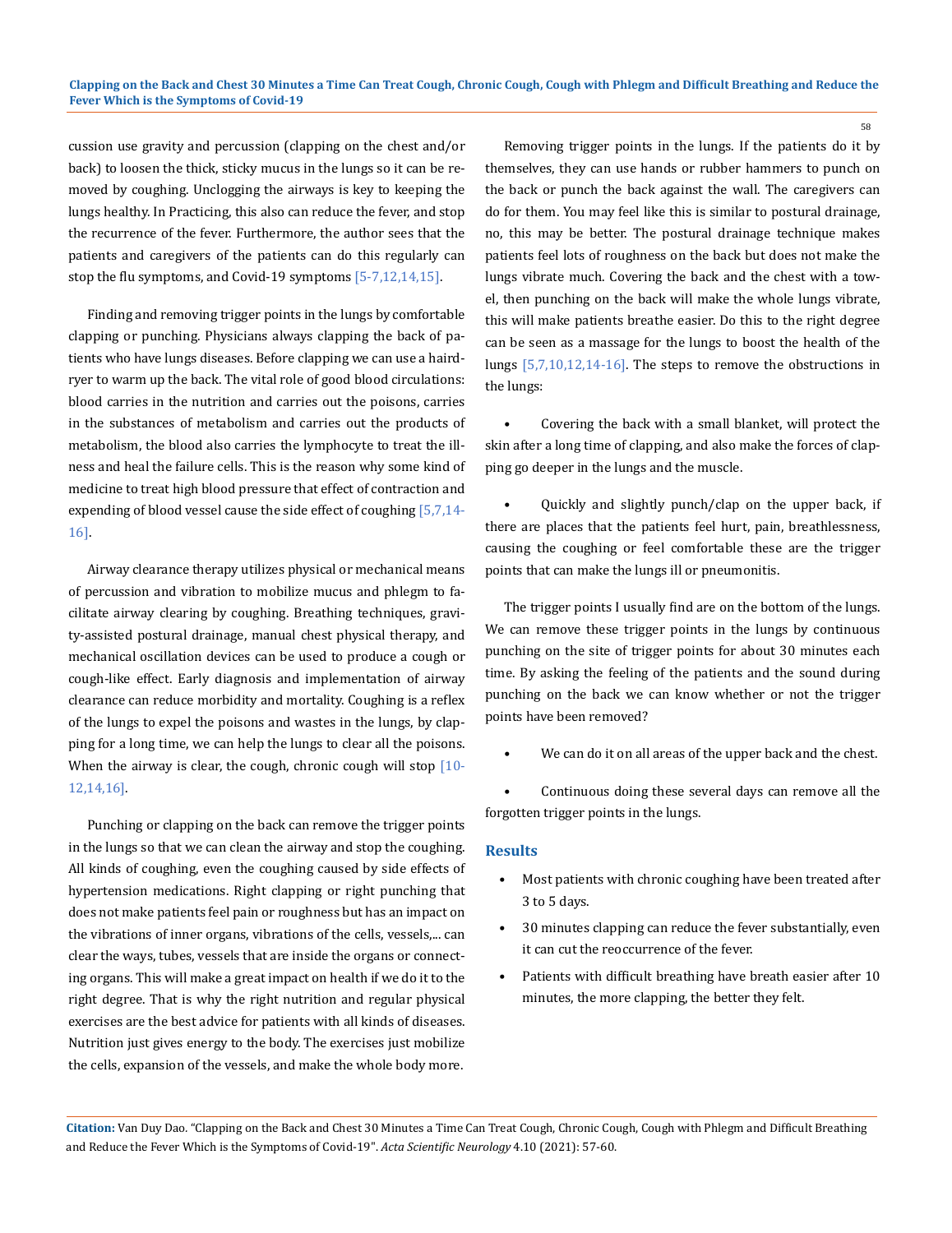Some Covid -19 patients have increased the SPO2 during clapping when they have difficulty breathing.

- Clapping helps the lungs expel the phlegm.
- When patients are irritated with fever, pain, clapping on the back and chest make them feel better, reduce irritation, and help to reduce the fever.
- When the patients feel the irritation, they may have an abnormal heartbeat, abnormal blood pressure, and abnormal glycemia, abnormal temperature. These abnormalities may go together. So when the author makes them feel better, clapping gradually and other simple exercises, the number of glycemia, body temperature, blood pressure, and heartbeat all back to normal gradually [4-6,8,12-15].

# **Conclusion**

Clapping and comfortable punching or in other words, using suitable physical forces on the areas have lots of trigger points that can clean the way. Vibrating the ill organs help the blood circulate well in the organs, the blood will feed the cells in the organs. When many people understand this, we can help to stop the severe complications of Covid-19. The results after clapping can open the way to treat many illnesses, including treating Covid-19. Furthermore, the techniques can help people self-healing hypertension, rapid heartbeat, diabetes and many other metabolic illnesses [1-6,8,12-16].

## **Recent Publications**

- Van D. Dao. (n.d.). AWAKEN YOU WONDERFUL WE: The secret of one-page table reveal all the real causes of all phenomena and problems: Most phenomena, physical problems, mental problems, social problems and how to solve them: Ability, Autoimmune diseases, Belief system... Retrieved September 17, 2021, from https://www.amazon.com/Awakenyou-wonderful-phenomena-problems/dp/1549843524
- Van Duy Dao. Removing trigger points and balance metabolic reactions are the keys to fatigue, nerve pain, chronic illness, diabetes, fibromyalgia, Alzheimer's diseases, vestibular disorder, and neurodegenerative diseases. International Journal of Diabetes and Metabolic Disorders.
- Van D. Dao (2018). The hidden relation, clues of autism, ADHD and depression which reveals the cause and possible

cure. Journal of Addiction Research. ISSN 2573-9514

59

• Van Duy Dao (2019). The Cause and Possible Cure for Cancer and Chronic Diseases from Applying, Papaya Leaf Juice, Baking Soda, Aspirin, Sugar, Temperature, Vietnamese Qi Gong, Breathing, Exercise, Metabolism, and Traditional Medicine. Trainer, Awaken You Wonderful We, Vietnam - Int J Diabetes Metab Disord.

## **Bibliography**

- 1. Alina Wo., *et al*[. "The effect of whole-body cryostimulation on](https://link.springer.com/article/10.1007/s00421-007-0404-0)  [lysosomal enzyme activity in kayakers during training".](https://link.springer.com/article/10.1007/s00421-007-0404-0) *Euro[pean Journal of Applied Physiology](https://link.springer.com/article/10.1007/s00421-007-0404-0)* 100(2007): 137-142.
- 2. [Catabolism. \(n.d.\). In Wikipedia.](https://en.wikipedia.org/wiki/Catabolism)
- 3. [Cell\\_biology. \(n.d.\). In Wikipedia.](https://en.wikipedia.org/wiki/Cell_biology)
- 4. [Cystic Fibrosis Foundation. \(n.d\). Basics of Postural Drainage](https://www.cff.org/Life-With-CF/Treatments-and-Therapies/Airway-Clearance/Basics-of-Postural-Drainage-and-Percussion/)  [and Percussion \(2021\).](https://www.cff.org/Life-With-CF/Treatments-and-Therapies/Airway-Clearance/Basics-of-Postural-Drainage-and-Percussion/)
- 5. [Deborah Leader RN. "How to Treat Increased Mucus in the](https://www.verywellhealth.com/five-techniques-to-clear-mucus-from-the-lungs-914841)  [Lungs" \(2021\).](https://www.verywellhealth.com/five-techniques-to-clear-mucus-from-the-lungs-914841)
- 6. [Enzyme. \(n.d.\). In Wikipedia.](https://en.wikipedia.org/wiki/Enzyme)
- 7. [Lynne Eldridge MD. "The Anatomy of the Bronchi" \(2021\).](https://www.verywellhealth.com/what-is-the-bronchus-structure-function-and-conditions-2249066)
- 8. [Van D Dao. \(n.d\). "New view of diseases that helps healing](http://www.awakenyouwonderfulwe.com/2018/01/new-view-of-diseases-that-helps-healing.html)  [most chronic diseases, chronic problems" \(2021\).](http://www.awakenyouwonderfulwe.com/2018/01/new-view-of-diseases-that-helps-healing.html)
- 9. [Van D Dao. \(n.d.\). AWAKEN YOU WONDERFUL WE: The secret](https://www.amazon.com/Awaken-you-wonderful-phenomena-problems/dp/1549843524)  [of one-page table reveal all the real causes of all phenomena](https://www.amazon.com/Awaken-you-wonderful-phenomena-problems/dp/1549843524)  [and problems: Most phenomena, physical problems, mental](https://www.amazon.com/Awaken-you-wonderful-phenomena-problems/dp/1549843524)  [problems, social problems and how to solve them: Ability, Au](https://www.amazon.com/Awaken-you-wonderful-phenomena-problems/dp/1549843524)[toimmune diseases, Belief system \(2021\).](https://www.amazon.com/Awaken-you-wonderful-phenomena-problems/dp/1549843524)
- 10. Van D Dao. The cause and possible cure for cancer and chronic diseases from applying Papaya leaf juice, baking soda, aspirin, sugar, temperature, Vietnamese Qi Gong breathing, exercise, metabolism, and traditional medicine (2019).
- 11. [Van Duy Dao. "The Relation between Smoking, Breathing, Gly](https://www.actascientific.com/ASNE/pdf/ASNE-02-0094.pdf)[cemia and the Rate of the Metabolism that Reveals the Effec](https://www.actascientific.com/ASNE/pdf/ASNE-02-0094.pdf)[tive Way of Controlling Body Weight and Glycemia".](https://www.actascientific.com/ASNE/pdf/ASNE-02-0094.pdf) *Acta Scientific Neurology* [2.9. \(2019\): 15-20.](https://www.actascientific.com/ASNE/pdf/ASNE-02-0094.pdf)

**Citation:** Van Duy Dao*.* "Clapping on the Back and Chest 30 Minutes a Time Can Treat Cough, Chronic Cough, Cough with Phlegm and Difficult Breathing and Reduce the Fever Which is the Symptoms of Covid-19". *Acta Scientific Neurology* 4.10 (2021): 57-60.